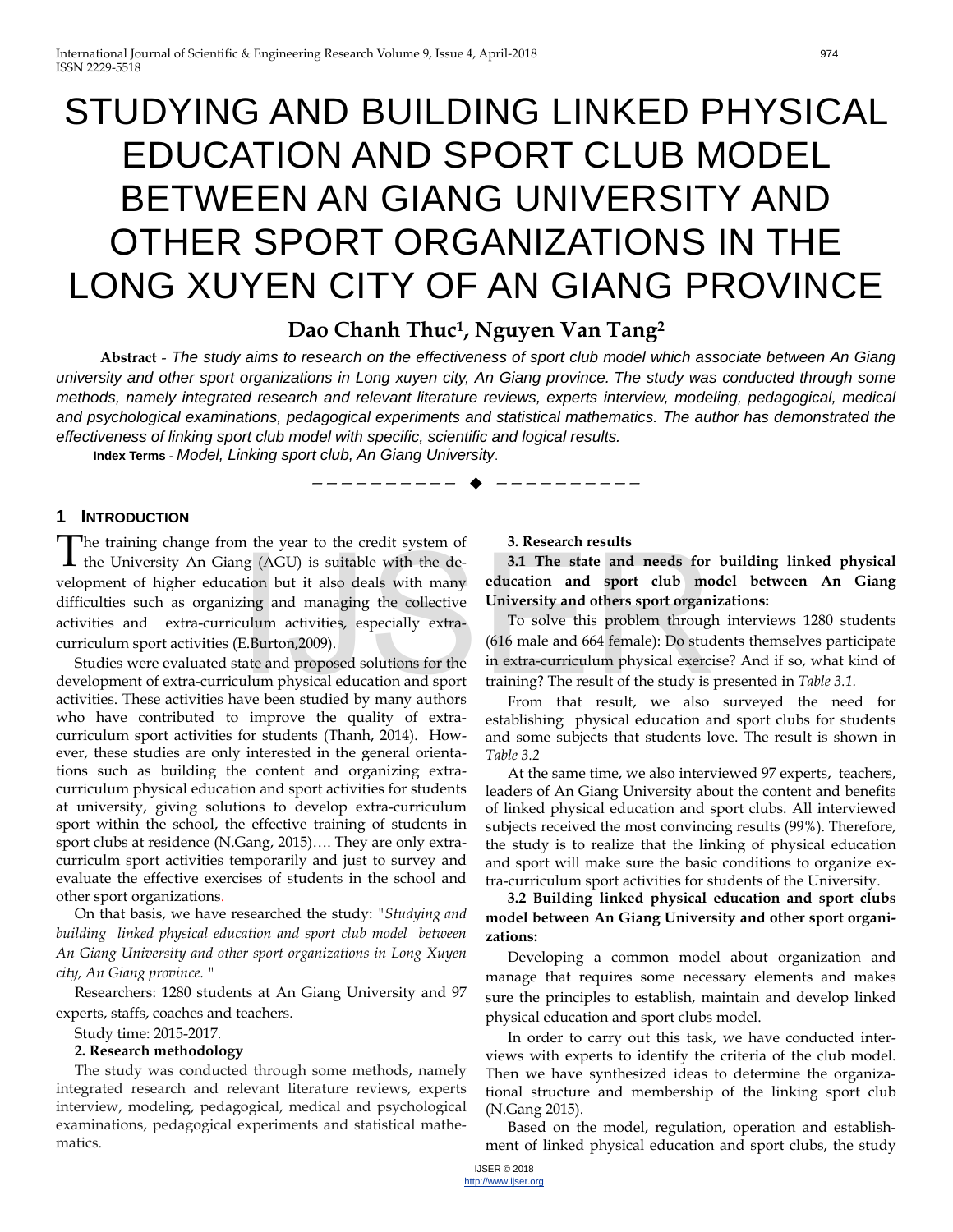has been set up 2 linked physical eduation and sport clubs, namely: Linking between the group of students of Education's faculty with Minh Khoi Gym and linking between the group of students of Economics's faculty at An Giang University with Khai Hoang's martial practice house . A the same time, we have researched a number of necessary issues to prepare the experimental activities of linking physical education and sport Club including: membership premiums, training time, and rules.

# **3.3 Applying linking physical education and sport club model between An Giang University and other Sport organizations in Long Xuyen city, An Giang province.**

Pedagogical experiments were conducted in the form selfcomparison and observation. The result of the study was determined 2 types such as mixed training and linked physical education and sport club model training .

### **Mixed training:**

Self-training: Group or individual training without programs, plans, unlimited time and no guidance.

Training in the school teams: The players are organized and instructed. This type is organized to practice during the training and competition and then dissolved automatically.

**Linked physical education and sport club model training**: The study was selected this type to research and build . In this type, the players are organized and guided following the strict programs, plans and regulations. The players are guaranteed about facilities and legal. The initial application of linked physical education and sport club model aims to organize extra-curriculum physical education and sport activities and consider whether this model is reasonable and effective or not. Expediant details and guided following the strict Table 3.3; 3.4. The average values<br>tions. The players are guaranteed 1.96, not statistically significant.<br>The initial application of linked  $+ After experiment:$ <br>rt club model aims to org

# **+ Experimental organization**

The study was conducted simultaneously experiment and compared three training groups with two different forms including a control group (practicing extra-curriculum physical education and sport following mixed training) and 2 experimental groups (2 different linked physical education and sport clubs). After that, the author was compared the developmental physical health, fitness and physiology after training 12 months.

**The control group:** The group is mixed training. The author was chosen 32 males and 33 females who practiced following physical education curriculum of An Giang University. The players, whom they are the students of Education and Agriculture's faculties, practice themselves some favourite sport such as volleyball, football, basketball… in the outdoor sport grounds of An Giang University

**The first experimental Group** (linking with semi-public sport organization): The students of the first experimental group have practiced at Minh Khoi Gymnasium.

A group including 31 male, 34 female students practice following the researched model between An Giang university and Minh Khoi Gymnasium. They practice 3 sessions/ a week from 1:30 to 2:00 at an outdoor sport facilities.

The second experimental group (linking with a private sport organization-Karate Club at Khai Hoang Martial Arts).

A group including 31 male and 30 female students the researched model between An Giang University and Khai Hoang Martial Arts. They practice 3 sessions/ a week from 1:30 to 2:00 at an outdoor sport facility.

The study has conducted pedagogical experiments to prove that: Training extra-curriculum physical education and sport by the linking physical education and sport clusb model will develop outstanding for the physical player. At the same time, the study was affirmed the linking physical education and sport club model will be the optimal extra-curricular sport model and it is a solution to develop physical education and sport in An Giang University.

Therefore, the author compared about the developmental physical health among these groups and some physiological indicators.

#### **Evaluating the experimental results:**

## *+ Before experiment:*

The indicators about physical health, strength and physiology of 3 groups including the control group,the first experimental group and the second experimental group (male, female) were presented in *Table 3.3; Table 3.4.*

The examined results of indicators (8 indicators): physical health, strength, pre-experimental physiology were shown in *Table 3.3; 3.4.* The average values were similar,  $t_{result} < t_{0.05}$  = 1.96, not statistically significant.

*+ After experiment:*

- Evaluating the change of physical health among the groups after experiment

Evaluating after experiment was conducted sequentially as follows:

Male group: After experiment, the developmental physical health in each group was specific growth. Indicators in the first and second experimental groups were showed better than the control group,  $t_{result} = t_{0.05} = 1.96$ . Therefore, the average value was statistically significant  $P = 0.05$  to 0.001. Except 2 indicators about height and long jump  $t_{result} < t_{0.05}$ = 1.96, the average value was not statistically significant P> 0.05.

The specific results in *Table 3.5* and **W%** growth in the indicators of the three groups were shown in *Figure 3.1*

Female group: After experiment, the developmental physical health in each group was specific growth. Indicators in the first and second experimental groups were showed better than the control group,  $t_{result} = t_{0.05} = 1.96$ . Therefore, the average value was statistically significant  $P = 0.05$  to 0.001. Except 2 indicators about height and weight. The average value was not statistically significant,  $t_{result} < t_{0.05}$ = 1.96, P> 0.05.

The specific results in Table 3.6 and W% growth in the indicators of the three groups were shown in *Figure 3.2.* 

#### **4. Conclusion:**

Training extra-curricular physical education and soprt model of the students at An Giang University are very diversified. The main form is self-training (self-training 36.41%, selftraining group 23.83%). Training in physical education and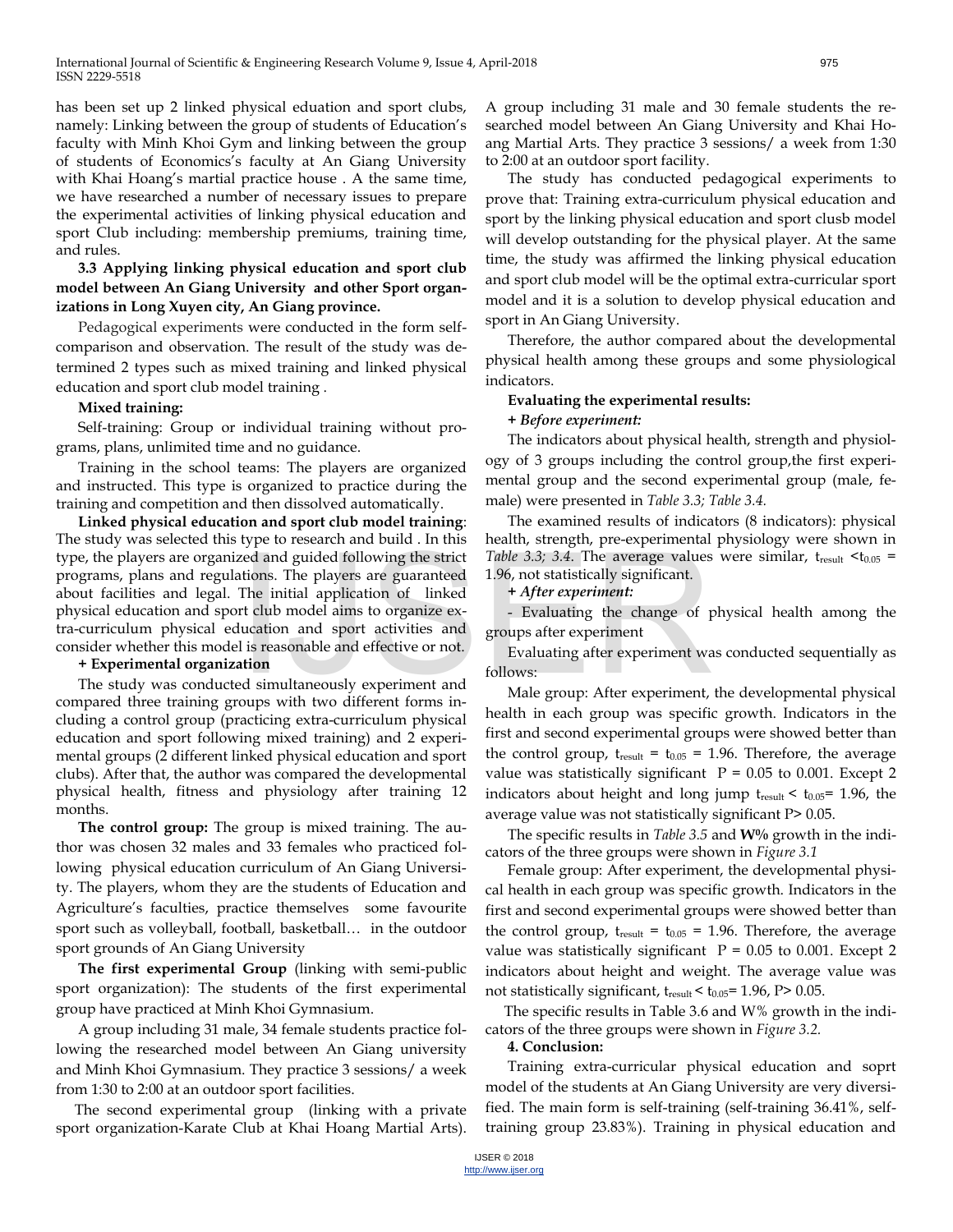sport clubs is unprompted 1.88% and training in other sport organizations is 16.64%.

Demand for establishing physical education and sport clubs of students and the leadership of An Giang university is 74.9% and 97.5%. Demand for linking physical education and sport of the students and the leadership of An Giang university is 96.93% and 95.86%. Demand for extra-curricular physical education and sport activities of students is very big and urgent (71.25%). Demand of linking other physical education and sport organizations is so high (100%). Therefore, the establishment of the linking physical education and sport model between An Giang University and other sport organizations is a suitable solution for the development of physical education and sport in Vietnam.

The study has been confirmed that studying and building linked physical education and sport clubs model is suitable and effective through the experimental results in practice. The results of the assessment of 8 criteria on physical health, strength and physiology of the students at An Giang Universi-

# ty during a year experience.

#### **5. REFERENCES**

[1]. Pham Tat Thang (2002), *Research on the effectiveness of the application physical education and sport club activities perfectly for students of Hanoi Foreign Languages University*. Master thesis.

[2]. Nguyen Duc Thanh (2013), *Building the content and organization of extra-curricular physical education and sport activities of students at Universities in Ho Chi Minh City.* Doctor thesis.

[3]. Nguyen Gang (2015), *Studying and building linked physical education and sport club model between Hue university and other sport organizations in the Hue city.* Doctor thesis.

[4]. Benjamin D. Smith – 2008, *Motivational factors for student participation in collegiate club sport at Indiana University*.

[5]. Chrysostomos Kipouros – 2011, *Sport Marketing: Operational Structure – Foundation and Operation.*

[6]. Elissa Burton – 2009, *Organisational effectiveness in selected grassroots sport clubs in Western Australia.*

|                | .1. The state of practice extra-curriculum physical equeation and sport of the students at An Giang University |     |                                                   |    |                                                                    |             |               |    |                     |                |                                                                            |                                             |               |  |
|----------------|----------------------------------------------------------------------------------------------------------------|-----|---------------------------------------------------|----|--------------------------------------------------------------------|-------------|---------------|----|---------------------|----------------|----------------------------------------------------------------------------|---------------------------------------------|---------------|--|
| No             | Faculties' stu-<br>dents                                                                                       |     | physical education and<br>sport activities<br>Yes |    | Joining extra-curriculum<br>Personal<br>N <sub>o</sub><br>training |             |               |    | Group train-<br>ing |                | Training in<br>physical<br>education<br>and sport<br>club at<br>University | Training in<br>other sport<br>organizations |               |  |
|                |                                                                                                                | N   | $\frac{0}{0}$                                     | N  | $\frac{0}{0}$                                                      | $\mathbf N$ | $\frac{0}{0}$ | N  | $\frac{0}{0}$       | N              | $\frac{0}{0}$                                                              | N                                           | $\frac{0}{0}$ |  |
| $\mathbf{1}$   | Faculty of Edu-<br>cation                                                                                      | 101 | 57.06                                             | 76 | 42.94                                                              | 37          | 20.90         | 30 | 16.95               | $\Omega$       | 0.00                                                                       | 36                                          | 20.34         |  |
| $\overline{2}$ | Faculty of Agri-<br>culture                                                                                    | 141 | 81.50                                             | 32 | 18.50                                                              | 69          | 39.88         | 41 | 23.71               | 5              | 2.98                                                                       | 23                                          | 13.29         |  |
| 3              | Faculty of En-<br>gineering-<br>Technology-<br>Environment                                                     | 166 | 85.56                                             | 28 | 14.43                                                              | 100         | 51.55         | 59 | 30.41               | 5              | 2.58                                                                       | 38                                          | 19.59         |  |
| $\overline{4}$ | of<br>Faculty<br>Tourism<br>and<br>Culture Arts                                                                | 134 | 72.82                                             | 50 | 27.17                                                              | 61          | 33.15         | 34 | 18.48               | $\overline{2}$ | 1.09                                                                       | 26                                          | 14.13         |  |
| 5              | Faculty of Law<br>Political<br>and<br>Science                                                                  | 80  | 61.53                                             | 50 | 38.46                                                              | 50          | 38.46         | 35 | 26.92               | 6              | 4.62                                                                       | 34                                          | 26.15         |  |
| 6              | Faculty of In-<br>formation<br>Technology                                                                      | 35  | 76.08                                             | 11 | 23.91                                                              | 20          | 43.48         | 10 | 21.71               | 1              | 2.17                                                                       | 5                                           | 2.87          |  |
| $\overline{7}$ | Faculty of For-<br>eign Languages                                                                              | 134 | 72.82                                             | 50 | 27.17                                                              | 61          | 33.15         | 34 | 18.48               | 2              | 1.09                                                                       | 26                                          | 14.13         |  |

*Table 3.1:* The state of practice extra-curriculum physical education and sport of the students at An Giang University (n = 1280)

• *1. Dao Chanh Thuc, Physical Education Deparment, An Giang University, VIETNAM. Email: [thuchus@gmail.com](mailto:thuchus@gmail.com) , Phone: +84-985627686*

• *2. Nguyen Van Tang, Ho Chi Minh City University of Sport, Ho Chi Minh City, VIETNAM Phone: +84903366439*

————————————————

| ⌒<br>. . | $\sim$<br>⊦acultv<br>Ωt<br>ECO- | 144 | <b>124</b><br>$\Omega$<br>-- | 48<br>68<br>OF.<br>$-$<br>$\sim$<br>つに<br>$\hat{ }$<br>$\sim$<br>$20^{\circ}$<br>$\sim$<br>$\angle 5.00$<br>45.<br>1.56<br>62<br>45.42<br>رےدی<br>∼<br>.<br>_<br>$\sim$ |  |  |  |  |  |  |  |  | $\sim$ |  |  |
|----------|---------------------------------|-----|------------------------------|-------------------------------------------------------------------------------------------------------------------------------------------------------------------------|--|--|--|--|--|--|--|--|--------|--|--|
|          | <b>IJSER © 2018</b><br>.        |     |                              |                                                                                                                                                                         |  |  |  |  |  |  |  |  |        |  |  |
|          | http://www.ijser.org            |     |                              |                                                                                                                                                                         |  |  |  |  |  |  |  |  |        |  |  |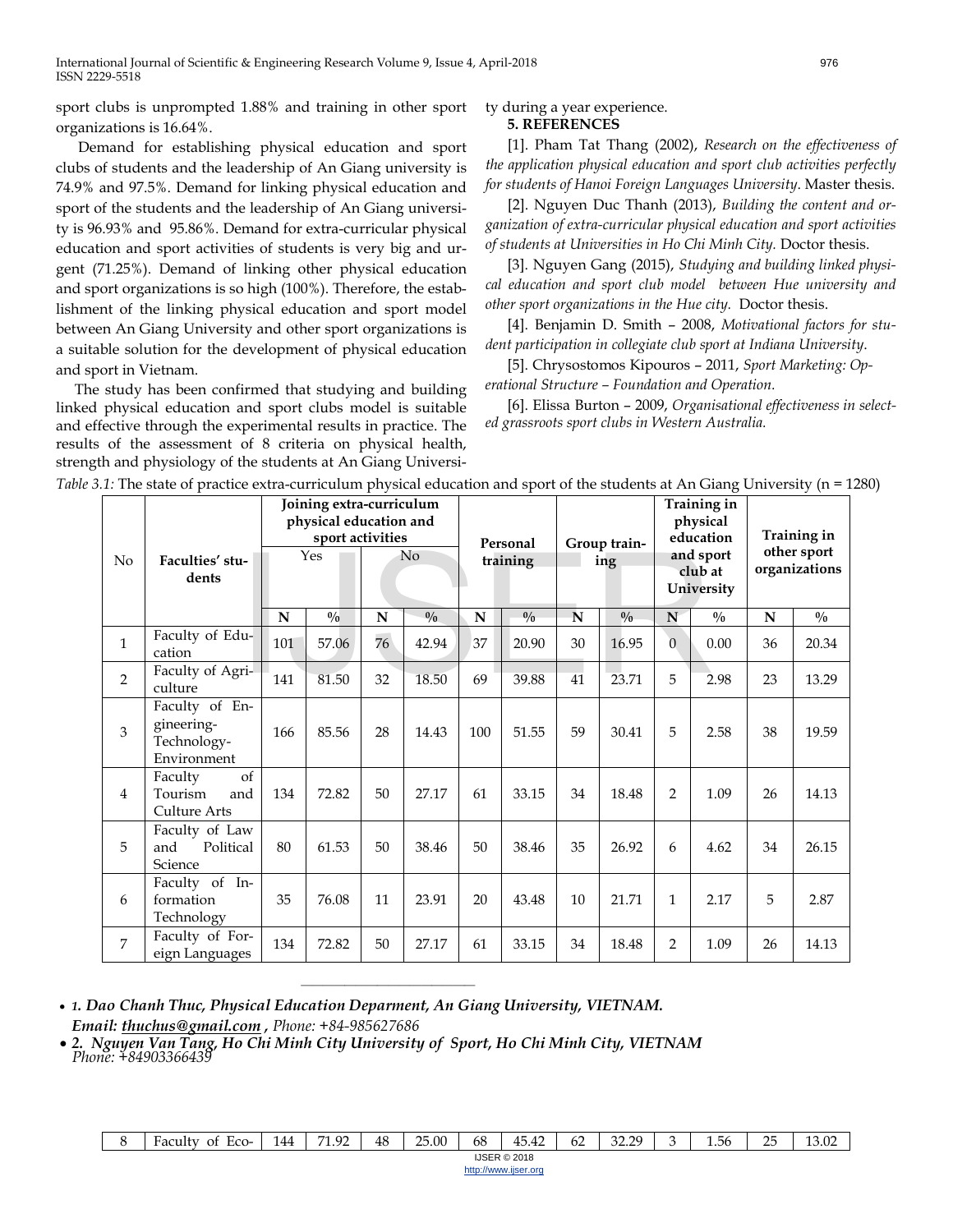International Journal of Scientific & Engineering Research Volume 9, Issue 4, April-2018 977 ISSN 2229-5518

|                             | nomics |     |               |     |       |     |                    |     |       |          |      |                   |                           |
|-----------------------------|--------|-----|---------------|-----|-------|-----|--------------------|-----|-------|----------|------|-------------------|---------------------------|
| 1280<br>$\sim$<br>`otal n=` |        | 935 | 73.05<br>כט כ | 345 | 26.95 | 466 | 26<br>41<br>-20.4. | 305 | 23.83 | 24<br>-- | 1.88 | 212<br>∠⊥∪<br>___ | $\sim$<br>$\sim$<br>10.04 |

# IJSER

IJSER © 2018 [http://www.ijser.org](http://www.ijser.org/)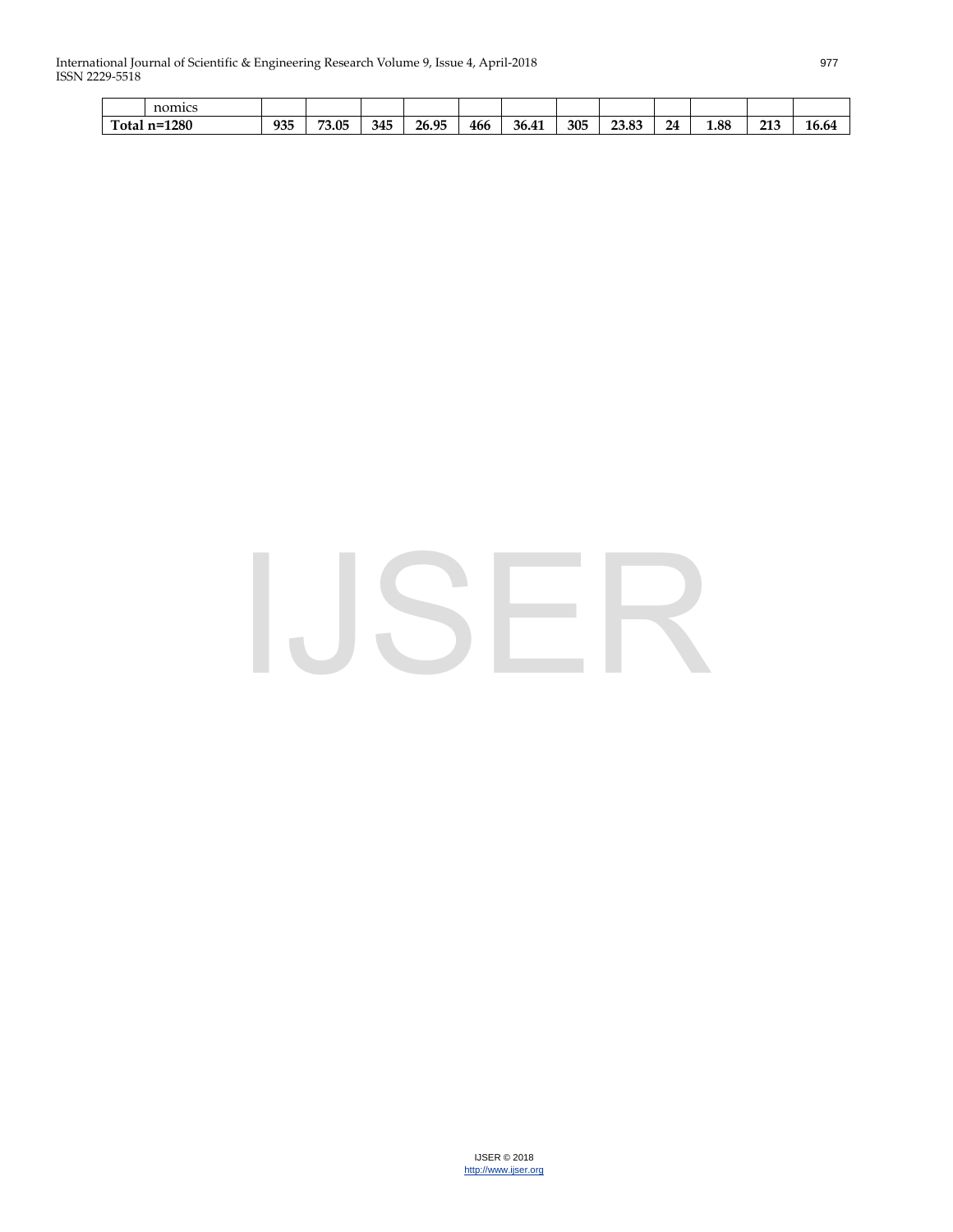|                | <b>Faculties' students</b>                                    |     | <b>Establishing physical</b><br>education and Sport<br>club |                |                           |                               |               |          | Needs for practice physical education and sport |            |               |                             |                    |             |               |             |                                 |                |                   |             |                       |                     |                                                                      |                    |               |
|----------------|---------------------------------------------------------------|-----|-------------------------------------------------------------|----------------|---------------------------|-------------------------------|---------------|----------|-------------------------------------------------|------------|---------------|-----------------------------|--------------------|-------------|---------------|-------------|---------------------------------|----------------|-------------------|-------------|-----------------------|---------------------|----------------------------------------------------------------------|--------------------|---------------|
| N <sub>0</sub> |                                                               | Yes |                                                             | N <sub>0</sub> |                           | <b>Table</b><br><b>Tennis</b> |               | Football |                                                 | Volleyball |               | <b>Basketball</b> Badminton |                    |             |               | Shuttlecock |                                 | <b>Chess</b>   |                   | <b>GYM</b>  |                       | <b>Martial</b> arts |                                                                      | others             |               |
|                |                                                               | N   | $\frac{0}{0}$                                               | ${\bf N}$      | $\frac{0}{0}$             | N                             | $\frac{0}{0}$ | N        | $\frac{0}{0}$                                   | ${\bf N}$  | $\frac{6}{6}$ | N                           | $\frac{6}{6}$      | $\mathbf N$ | $\frac{0}{0}$ | $\mathbf N$ | $\frac{0}{0}$                   | ${\bf N}$      | $\frac{0}{0}$     | $\mathbf N$ | $\frac{6}{6}$         | N                   | $\frac{0}{0}$                                                        | $\overline{\bf N}$ | $\frac{0}{0}$ |
|                | Faculty of Education<br>$(n=177)$                             | 169 | 95.9                                                        | 8              | 4.1                       | 29                            | 16.4          | 37       | 20.9                                            | 74         | 41.8          | 37                          | $20.9$ 119 67.2 16 |             |               |             | 9.0                             | $\overline{4}$ | 2.6               | 88          | 49.7                  | 65                  | 44.6                                                                 | 8                  | 4.5           |
| $\overline{2}$ | Faculty of Agricul-<br>ture $(n=260)$                         | 162 | 62.3                                                        | 98             | 37.7                      | 32                            | 12.3          | 65       | 25.4                                            | 67         | 25.8          | 43                          | 16.5               | 87          | $33.5$ 49     |             | 18.9                            | 37             | 14.2              | 53          | 20.4                  | 70                  | 26.9                                                                 | 10                 | 3.9           |
| 3              | Faculty of Engineer-<br>ing-Technology-<br>Environment(n=173) | 119 | 68.7                                                        | 54             | 31.3                      | 33                            | 19.1          | 60       | 34.9                                            | 60         | 34.7          |                             | $26 \mid 15.0$     |             |               |             | 68 39.3 40 23.1 39 22.5 30 17.3 |                |                   |             |                       | 53                  | 30.6                                                                 | 6                  | 3.5           |
| 4              | Faculty of Tourism<br>Culture<br>Arts<br>and<br>$(n=194)$     | 98  | 50.5                                                        | 96             | 49.5                      | 48                            | 24.8          | 95       | 49.0                                            | 93         | 47.9          | 39                          | 20.1               |             | $102$ 52.6 17 |             | 8.8                             |                |                   |             | 35 18.0 73 37.6       |                     | 54 27.8                                                              | 8                  | 4.1           |
| 5              | Faculty of Law and<br>Political<br>Science<br>(n=77)          | 75  | 97.4                                                        | $\overline{2}$ | 2.6                       | 11                            | 14.3          | 13       | 16.9                                            | 32         | 41.6          | 13                          | 16.9               | 41          | 53.3          | 2           | 2.6                             |                | 12 15.6           |             | $19 \mid 24.7 \mid$   | 17                  | 22.1                                                                 | $\overline{7}$     | 9.1           |
| 6              | Infor-<br>Faculty<br>of<br>Technology<br>mation<br>$(n=130)$  | 85  | 65.4                                                        | 45             | 34.6                      | 11                            | 8.5           | 95       | 73.1                                            | 36         | 27.7          |                             | 44 33.9 41         |             | 31.5          | 43          | 33.1                            | 6              | 4.6               | 6           | 4.6                   | 30                  | 23.1                                                                 | $\overline{7}$     | 5.4           |
| $\overline{7}$ | of Foreign<br>Faculty<br>Languages $(n=46)$                   | 42  | 91.3                                                        | $\overline{4}$ | 8.7                       | 9                             | 19.6          | 6        | 13.0                                            | 16         | 34.8          | 14                          | 30.4               | 21          | $45.7$ 14     |             | 30.4                            |                | $15 \,   \, 32.6$ | 8           | 17.4                  | 10                  | 21.7                                                                 | $\overline{2}$     | 4.4           |
| 8              | <b>Faculty of Economics</b><br>$(n=184)$                      | 155 | 84.2                                                        | 29             | 15.8                      | 32                            | 17.4          | 35       | 19.0                                            | 77         | 41.9          |                             | 63 34.2            |             | 95 51.6 17    |             | 9.2                             |                |                   |             | 26   14.1   75   40.8 | 44                  | 23.9                                                                 | 5                  | 2.7           |
|                | <b>Total (N=1280)</b>                                         | 905 | 70.70                                                       | 336            | 26.25 205 16.02 406 31.72 |                               |               |          |                                                 |            |               |                             |                    |             |               |             |                                 |                |                   |             |                       |                     | 455 35.55 279 21.80 574 44.84 198 15.47 174 13.59 352 27.5 343 26.80 | 53                 | 4.14          |

*Table 3.2.* Needs for establishing physical education and sport club and choice favorite sport of students at An Giang University (n = 1280)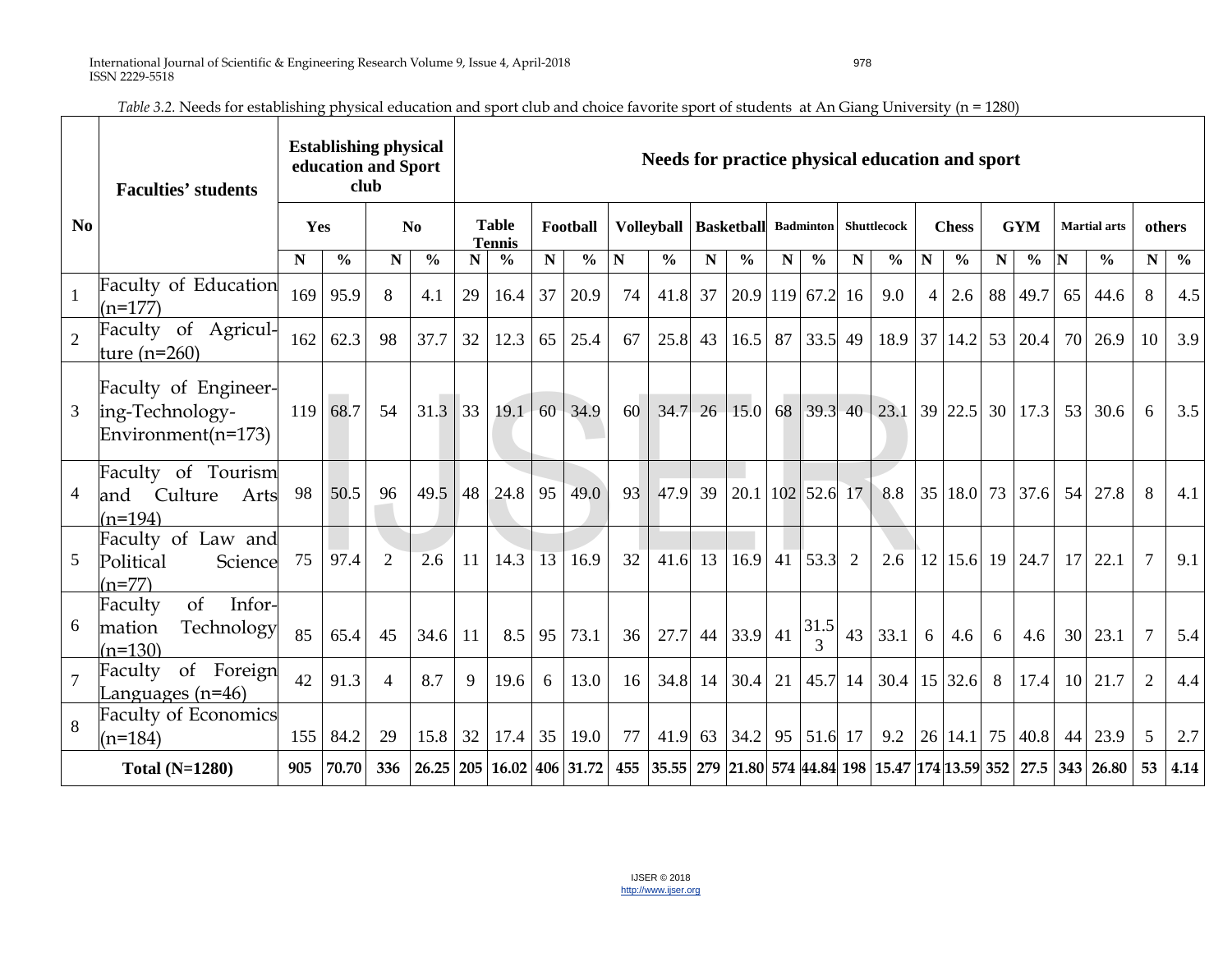International Journal of Scientific & Engineering Research Volume 9, Issue 4, April-2018 979 ISSN 2229-5518



*Figure 3.1: The comparison of the developmental physical health among the control group, the first and second experimental groups (Male) – after experiment*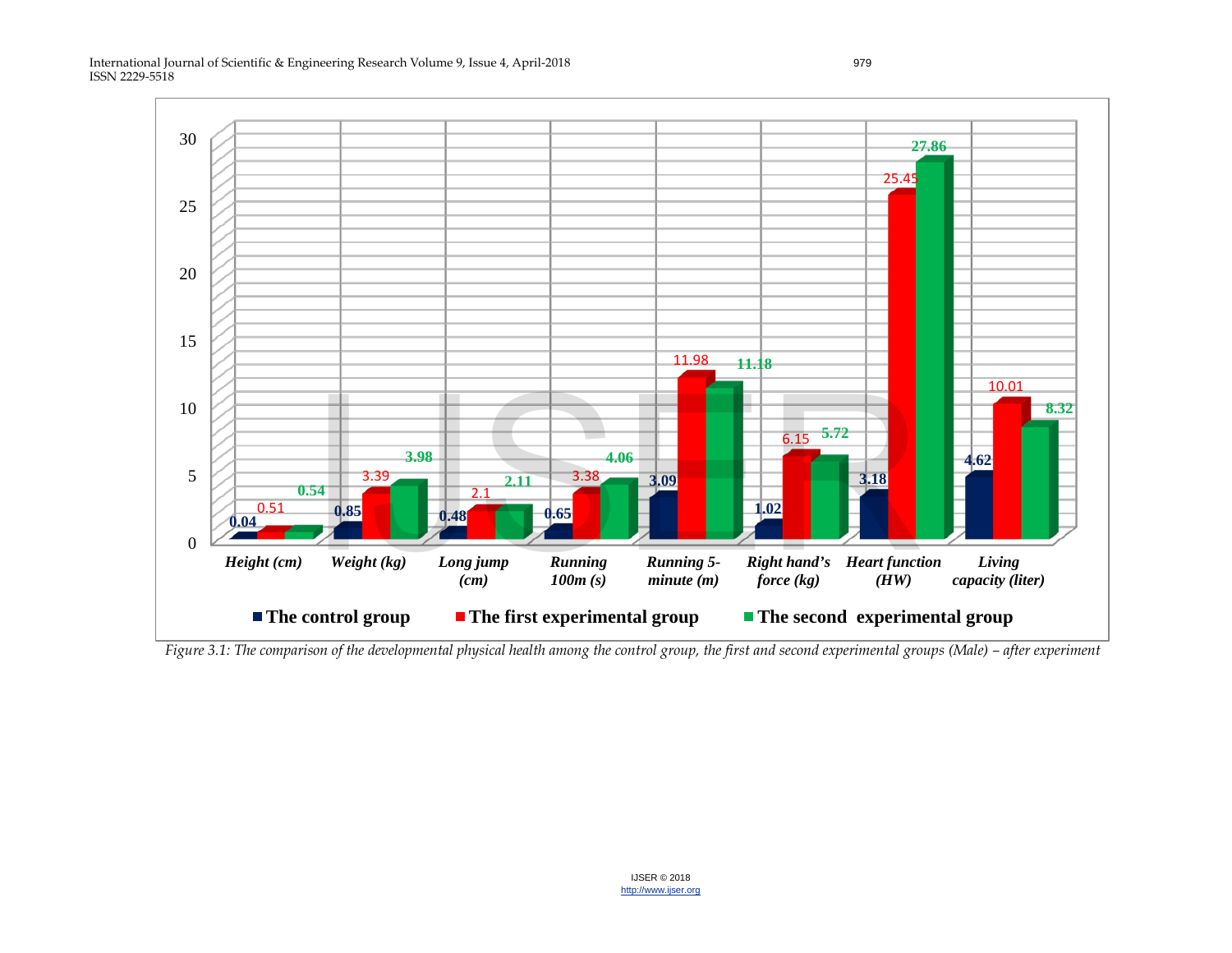International Journal of Scientific & Engineering Research Volume 9, Issue 4, April-2018 980 ISSN 2229-5518



*Figure 3.2: The comparison of the developmental physical health among the control group, the first and second experimental groups (Female) – after experiment*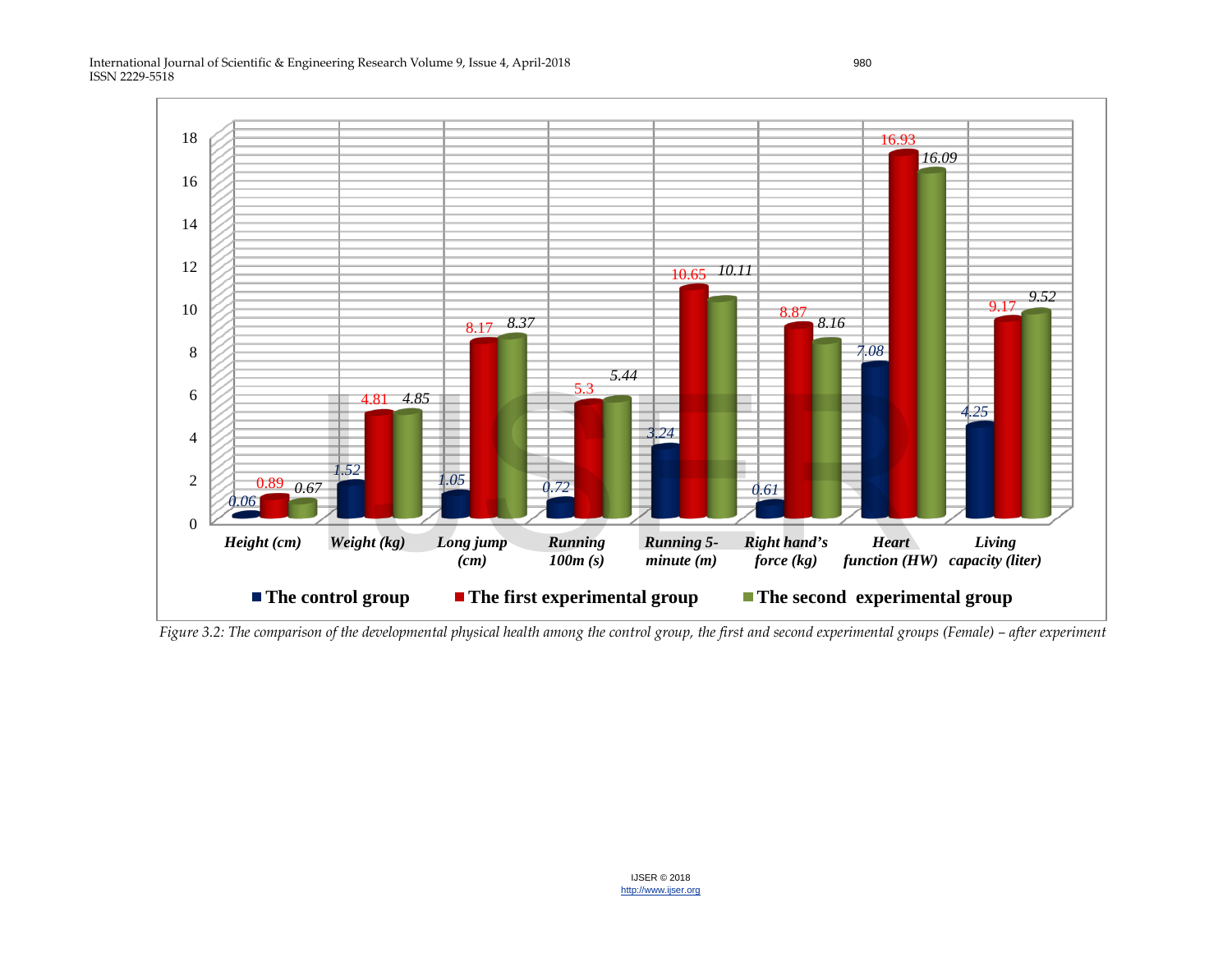| <b>Targets</b>                            | The control group<br>$(n=32)$ |          |                                                        | The first experi-<br>mental group $(n=31)$ |      |       | Comparison<br>(The control-<br>first experi-<br>mental group) |          | d (The control-<br>first experi-<br>mental group) |                         |              | The second experi-<br>mental group $(n=31)$ |      | Comparison<br>(The control-<br>second experi-<br>mental group) | d (The control-<br>second experi-<br>mental group) |
|-------------------------------------------|-------------------------------|----------|--------------------------------------------------------|--------------------------------------------|------|-------|---------------------------------------------------------------|----------|---------------------------------------------------|-------------------------|--------------|---------------------------------------------|------|----------------------------------------------------------------|----------------------------------------------------|
|                                           | $\bar{X}$                     | $\sigma$ | $\overline{X}$<br>$\mathbf{P}$<br>Cv<br>Cv<br>$\sigma$ |                                            |      |       | $\bar{X}$                                                     | $\sigma$ | Cv                                                |                         | $\mathbf{P}$ |                                             |      |                                                                |                                                    |
| Height (cm)                               | 164.6<br>$\mathcal{F}$        | 3.40     | 2.06                                                   | $164.56$ 4.11                              |      | 2.50  | 0.072                                                         | > 0.05   | 0.07                                              | 164.3<br>$\overline{7}$ | 3.37         | 2.05                                        | 0.30 | > 0.05                                                         | 0.26                                               |
| Weight (kg)                               | 52.4<br>$\leq$                | 2.50     | 4.76                                                   | 52.68 2.72                                 |      | 5.17  | 0.35                                                          | > 0.05   | $-0.24$                                           | 52.67                   | 2.20         | 4.18                                        | 0.37 | > 0.05                                                         | $-0.23$                                            |
| Long jump (cm)                            | 227.2<br>$\Omega$             | 15.16    | 6.67                                                   | 228.17 14.35                               |      | 6.29  | 0.25                                                          | > 0.05   | $-0.97$                                           | 228.0 11.63             |              | 5.10                                        | 0.23 | > 0.05                                                         | $-0.80$                                            |
| Running 100m<br>(s)                       | 14.20                         | 0.39     | 2.74                                                   | 14.20                                      | 0.38 | 2.70  | 0.04                                                          | > 0.05   | 0.00                                              | 14.31                   | 0.56         | 3.94                                        | 0.85 | > 0.05                                                         | $-0.11$                                            |
| Running 5-<br>minute(m)                   | 932.7<br>$\overline{3}$       | 52.47    | 5.63                                                   | 935.13 51.23                               |      | 5.48  | 0.17                                                          | > 0.05   | $-2.40$                                           | 936.0 55.02             |              | 5.88                                        | 0.24 | > 0.05                                                         | $-3.27$                                            |
| Right hand's $ _{40.10} $<br>force $(kg)$ |                               | 2.90     | 7.23                                                   | $40.20 \times 2.63$                        |      | 6.53  | $-0.14$                                                       | > 0.05   | $-0.10$                                           | 40.23 2.30              |              | 5.71                                        | 0.19 | > 0.05                                                         | $-0.13$                                            |
| Heart function<br>(HW)                    | 10.73                         | 1.63     | 15.17                                                  | 11.12                                      | 1.60 | 14.35 | 0.93                                                          | > 0.05   | $-0.39$                                           | 10.76                   | 1.43         | 13.24                                       | 0.07 | > 0.05                                                         | $-0.03$                                            |
| Living capacity<br>(liter)                | 3.32                          | 0.18     | 5.42                                                   | 3.30                                       | 0.14 | 4.29  | 0.56                                                          | > 0.05   | 0.02                                              | 3.33                    | 0.15         | 4.65                                        | 0.22 | > 0.05                                                         | $-0.01$                                            |

*Table 3.3:* The comparison of the developmental physical health among the control group, the first and second experimental groups (Male) – before experiment.